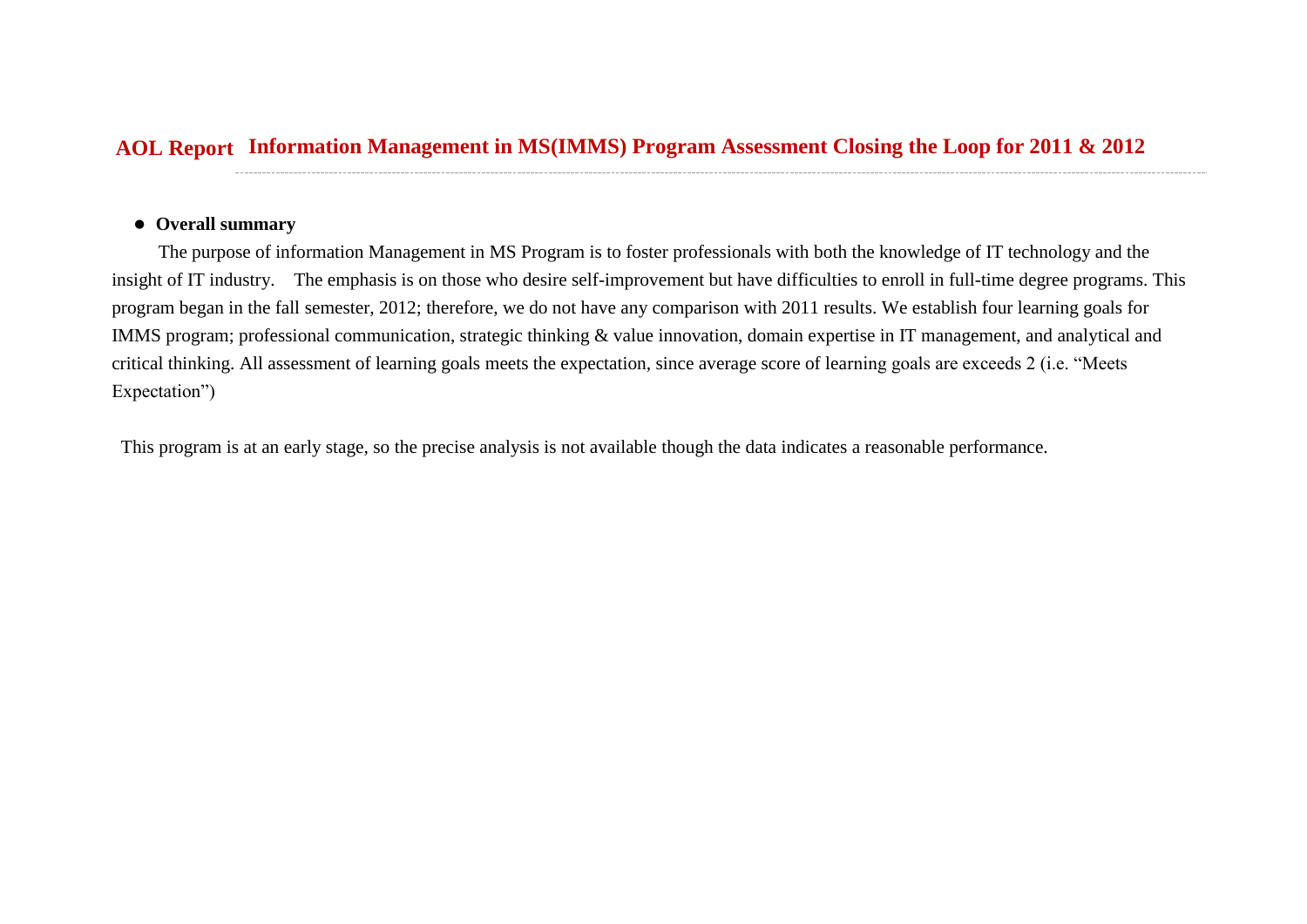## **Assessment**

| <b>Learning Goal</b>   | <b>Learning Objectives</b> | Course                   | Performance |        |               |                 | Result                               |
|------------------------|----------------------------|--------------------------|-------------|--------|---------------|-----------------|--------------------------------------|
|                        |                            |                          | Level (%)   |        |               | Date            |                                      |
|                        |                            |                          | 3point      | 2point | <b>1point</b> | <b>Measured</b> |                                      |
| (L1) Professional      | (L11) Our students will    | MIM 502 Business         | 61.54%      | 38.46% | $0.00\%$      | 2012Fall        | In effective presentation (L11), our |
| Communication          | deliver effective          | Communication in English |             |        |               |                 | students generally meet              |
| Our graduates will be  | presentation accompanied   |                          |             |        |               |                 | expectations of learning objectives. |
| professional effective | with proper IT             |                          |             |        |               |                 | This program began in 2012 and       |
| communicators          | management                 |                          |             |        |               |                 | our students are in the process of   |
|                        | (L12) Our student will     | None in this semester    |             |        |               | 2012Fall        | writing their research papers. So,   |
|                        | create well-written        |                          |             |        |               |                 | the performance measure for L12      |
|                        | professional papers on a   |                          |             |        |               |                 | will be available next year.         |
|                        | research topic.            |                          |             |        |               |                 |                                      |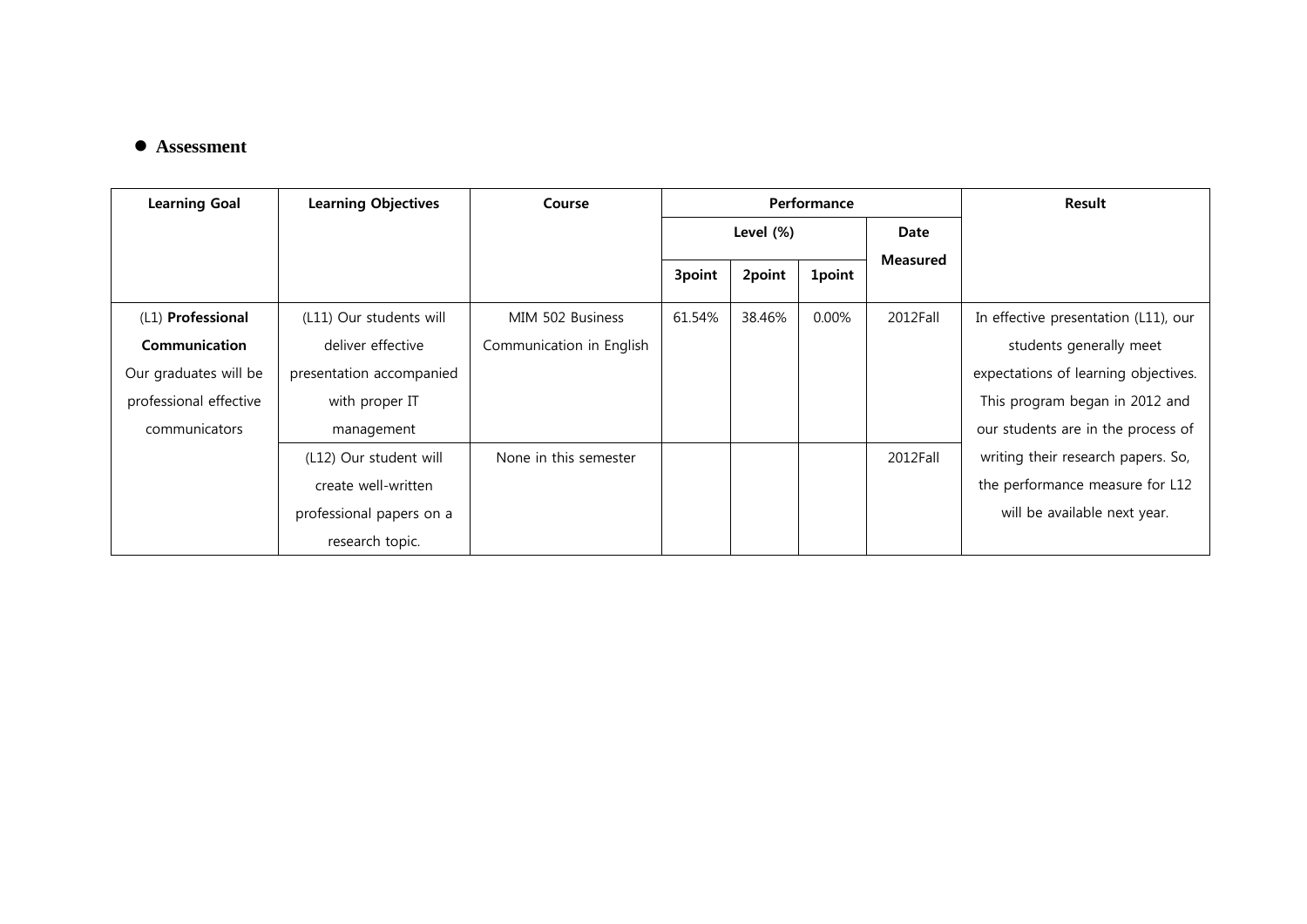| <b>Learning Goal</b>    | <b>Learning Objectives</b> | Course                | Performance  |        |               |                 | Result                              |
|-------------------------|----------------------------|-----------------------|--------------|--------|---------------|-----------------|-------------------------------------|
|                         |                            |                       | Level $(\%)$ |        |               | Date            |                                     |
|                         |                            |                       | 3point       | 2point | <b>1point</b> | <b>Measured</b> |                                     |
| (L2) Strategic Thinking | (L21) Our student will use | MIM 511 Technology-   | 43.43%       | 49.71% | 6.86%         | 2012Fall        | As the data in 2012 shows, our      |
| & Value innovation      | appropriate analytical     | based Business        |              |        |               |                 | students meet our expectation.      |
| Our graduates will be   | techniques to solve IT     | <b>Transformation</b> |              |        |               |                 | However, a few students still don't |
| able to strategically   | management problems        |                       |              |        |               |                 | meet the expectation (as shown in   |
| analyze IT              | and will demonstrate the   |                       |              |        |               |                 | the percent of 1 points).           |
| management problems     | ability of sound business  |                       |              |        |               |                 | We will improve the course          |
| and innovatively        | research                   |                       |              |        |               |                 | contents for enhancing their        |
| generate value through  | (L22) Our students will    | MIM 511 Technology-   | 51.20%       | 46.40% | 2.40%         | 2012Fall        | capabilities.                       |
| studying information    | study emerging             | based Business        |              |        |               |                 |                                     |
| technology              | information technology     | <b>Transformation</b> |              |        |               |                 |                                     |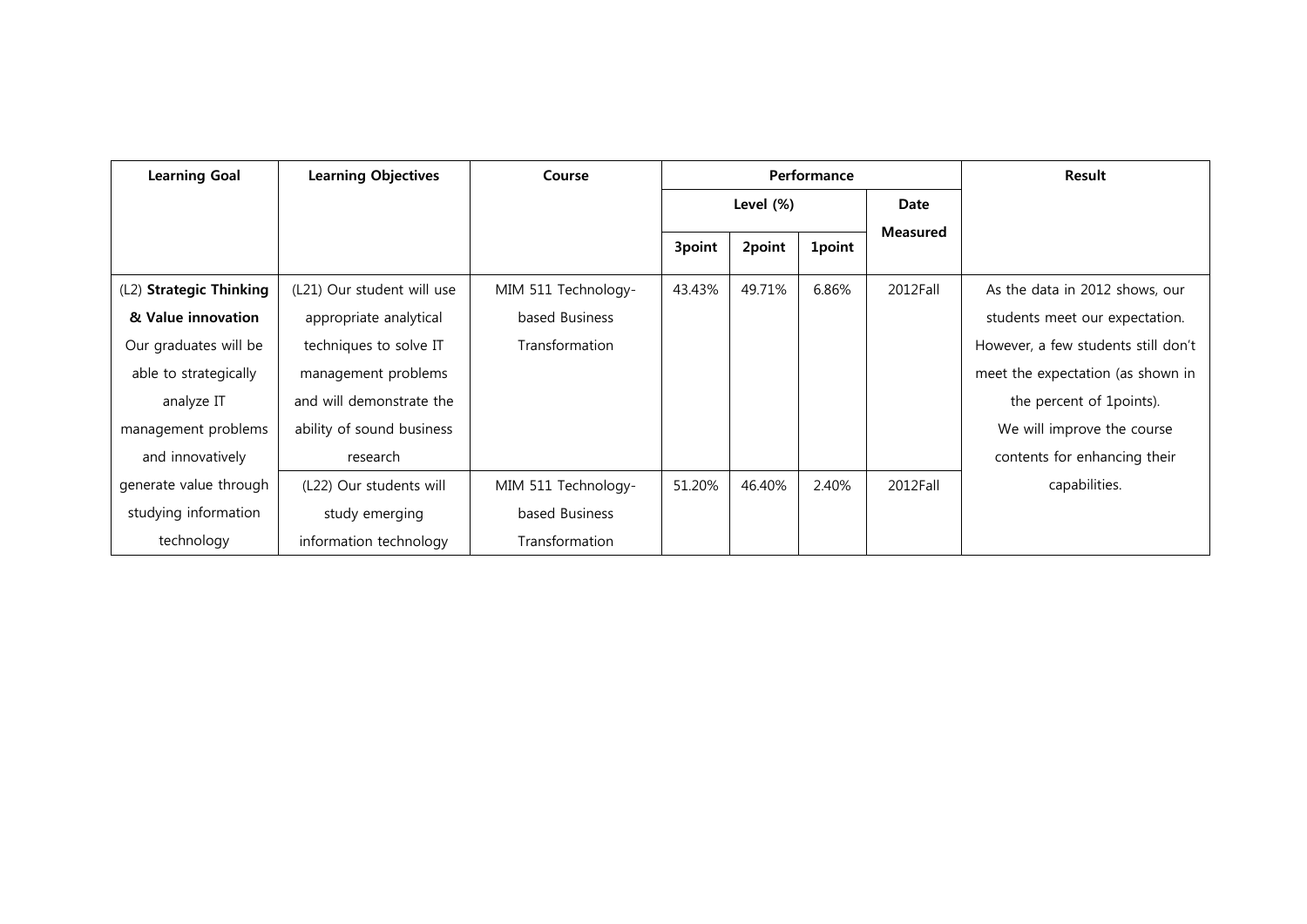| <b>Learning Goal</b>  | <b>Learning Objectives</b> | Course                | Performance  |        |               |                 | Result                            |
|-----------------------|----------------------------|-----------------------|--------------|--------|---------------|-----------------|-----------------------------------|
|                       |                            |                       | Level $(\%)$ |        |               | Date            |                                   |
|                       |                            |                       | 3point       | 2point | <b>1point</b> | <b>Measured</b> |                                   |
| (L3) Domain Expertise | (L31) Our students will    | MIM 511 Technology-   | 60.0%        | 40.0%  | $0.0\%$       | 2012Fall        | It is found that our students     |
| in IT Management      | build IT management        | based Business        |              |        |               |                 | capitalize on the knowledge of IT |
| Our graduates will    | specific knowledge and     | Transformation        |              |        |               |                 | management fields and can apply   |
| develop professional  | understand the key issues  |                       |              |        |               |                 | their domain expertise to resolve |
| knowledge and exhibit | (L32) Our students apply   | MIM 511 Technology-   | 58.0%        | 38.0%  | 4.0%          | 2012Fall        | the business problems in various  |
| professional          | domain expertise to the    | based Business        |              |        |               |                 | contexts (L31, 32).               |
| competencies in IT    | business problems in the   | <b>Transformation</b> |              |        |               |                 |                                   |
| management            | IT management              |                       |              |        |               |                 |                                   |